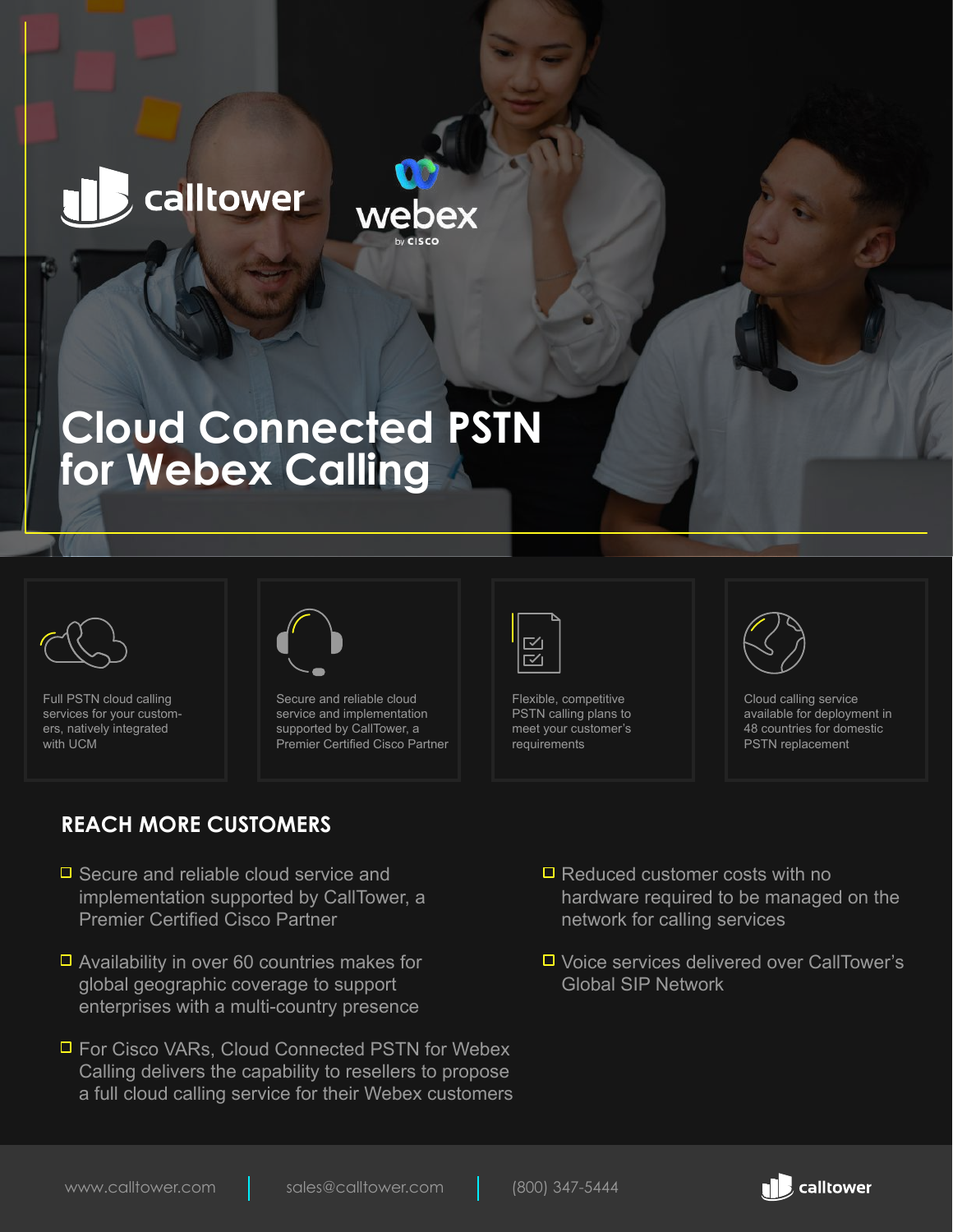#### **A FULL CLOUD CALLING SERVICE NATIVELY INTEGRATED WITH WEBEX CALLING**

For Cisco VARs, Cloud Connected PSTN for Webex Calling delivers the capability for resellers to propose a full cloud calling service for their Webex customers. Deliver value to your Webex Calling customers on their transition to the cloud with a natively integrated PSTN service provided by CallTower. A complete cloud calling solution that reduces costs and enables Cisco VARs to offer more value to their customers. Cisco VAR Partner owns and manages the customer, CallTower provides the PSTN replacement capability with Webex Calling supplying local DID/DDI, Toll Free and seamless in-country dialing.

#### STEP 1

Estimate Quantity of Simultaneous PSTN Connections Required

### STEP<sub>2</sub>

Select Country and Quantity of DID/DDI Numbers Required

### STEP<sub>3</sub>

Email/Call CallTower Sales Support for Customer Pricing & Paperwork

Total the number of Webex Calling seats and devices. Divide this number by 4 to get the estimated number of Simultaneous PSTN Connections required. Multiply the Simultaneous PSTN Connections by \$7.95 per PSTN Connection to estimate monthly spend. For example, a 500 seat Webex Calling customer will typically need 125 Simultaneous PSTN Connections for incoming/outgoing PSTN calling activity. Estimated monthly, 125 x \$7.95/month = \$994 monthly plus usage and DID/DDI numbers.

Identify quantity of DID/DDI phone numbers per country, including active and spare/reserve DID/DDI numbers. Multiply quantity by per Country cost/DID/DDI to estimate monthly spend. For example, a 500 seat Webex Calling customer in the United States may have 500 active and 200 spare DID/DDI numbers. Estimated monthly,  $700 \times $0.25$ /month = \$175 monthly.

To assist, CallTower's certified sales and engineering teams are on standby to assist you with design, pricing and contract paperwork. Feel free to call (800) 347-5444, or email us at sales@calltower.com.